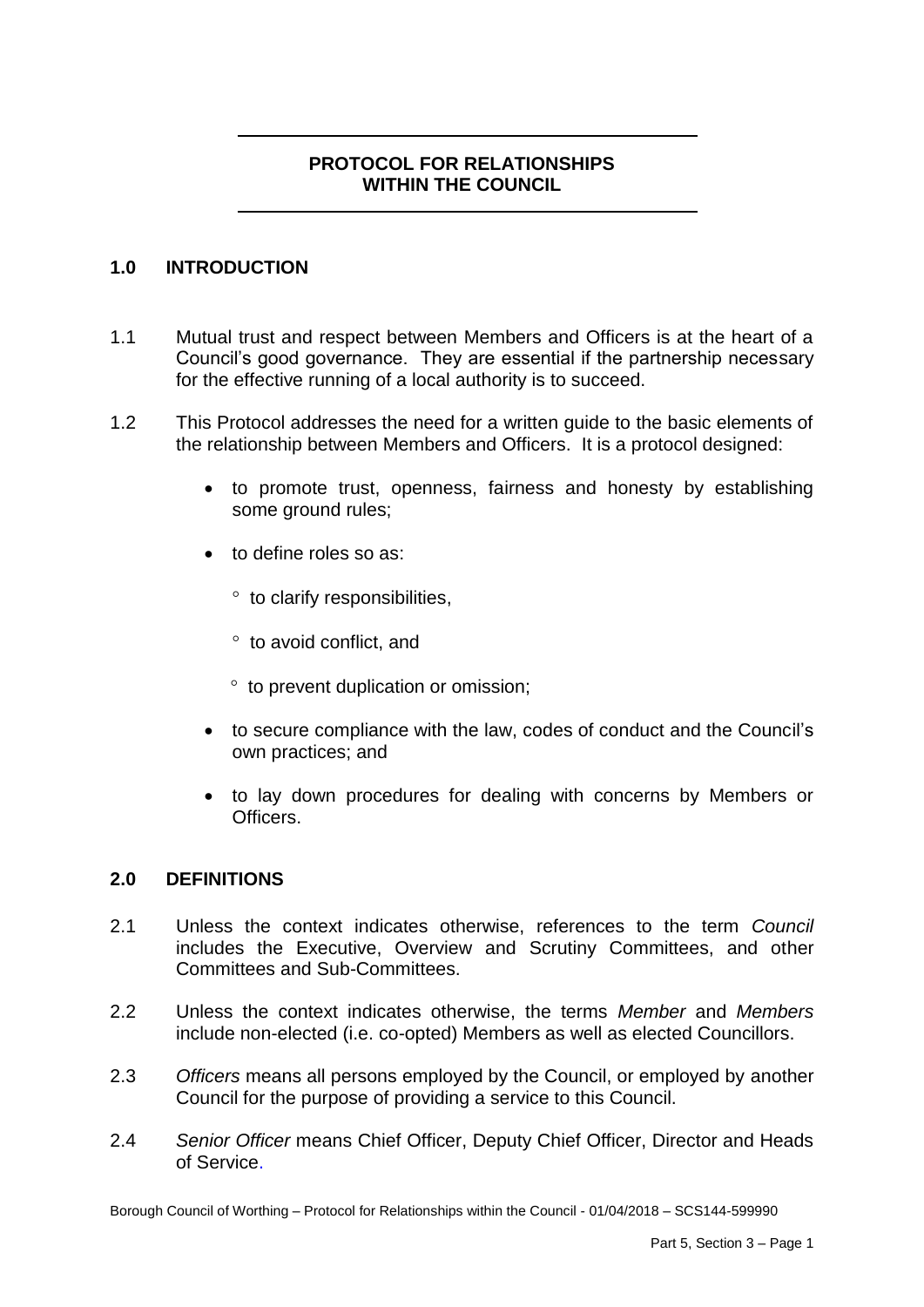- 2.5 *Designated Finance Officer* means the Officer exercising the duties prescribed by law for the financial administration of the Council and is the Chief Finance Officer, Head of Financial Services and Section 151 Officer.
- 2.6 *Monitoring Officer* means the Officer appointed to and exercising his/her role under the Local Government and Housing Act 1989 and is the Solicitor to the Council and Head of Legal Services.

### **3.0 PRINCIPLES**

- 3.1 Members and Officers must at all times observe this Protocol.
- 3.2 This Protocol has been approved by the Council and the Joint Governance Committee will monitor its operation.
- 3.3 Members and Officers must always respect the roles and duties of each other. They must be courteous in all their dealings, and not seek to take unfair advantage by virtue of their position. They must maintain a professional working relationship at all times.
- 3.4 Whilst Members and Officers are indispensable to one another, their responsibilities are distinct. Members are accountable to the electorate and serve only as long as their term of office lasts. Officers are accountable to the Council as a whole. Their job is to give advice to Members (individually and collectively) and to carry out the Council's work under the direction of the Head of Paid Service.
- 3.5 Officers are bound by the Council's own Code of Conduct for Officers distributed to all staff on the commencement of their employment and, in some cases, by the codes of their professional associations.
- 3.6 Elected Members are bound by the Council's Code of Conduct for Members.
- 3.7 Breaches of this Protocol by a Member may result in a complaint to the Monitoring Officer if it appears that the Members' Code of Conduct has also been breached. Breaches of this Protocol by an Officer may lead to disciplinary action, as may a breach of the Officer Code of Conduct.

### **4.0 THE ROLE OF MEMBERS**

- 4.1 Collectively, Members are the ultimate policy-makers determining the core values of the Council and approving the Authority's policy framework, strategic plans and budget.
- 4.2 As politicians, Members may express the values and aspirations of the party political groups to which they belong, recognising that in their role as Members they have a duty always to act in the public interest.

Borough Council of Worthing – Protocol for Relationships within the Council - 01/04/2018 – SCS144-599990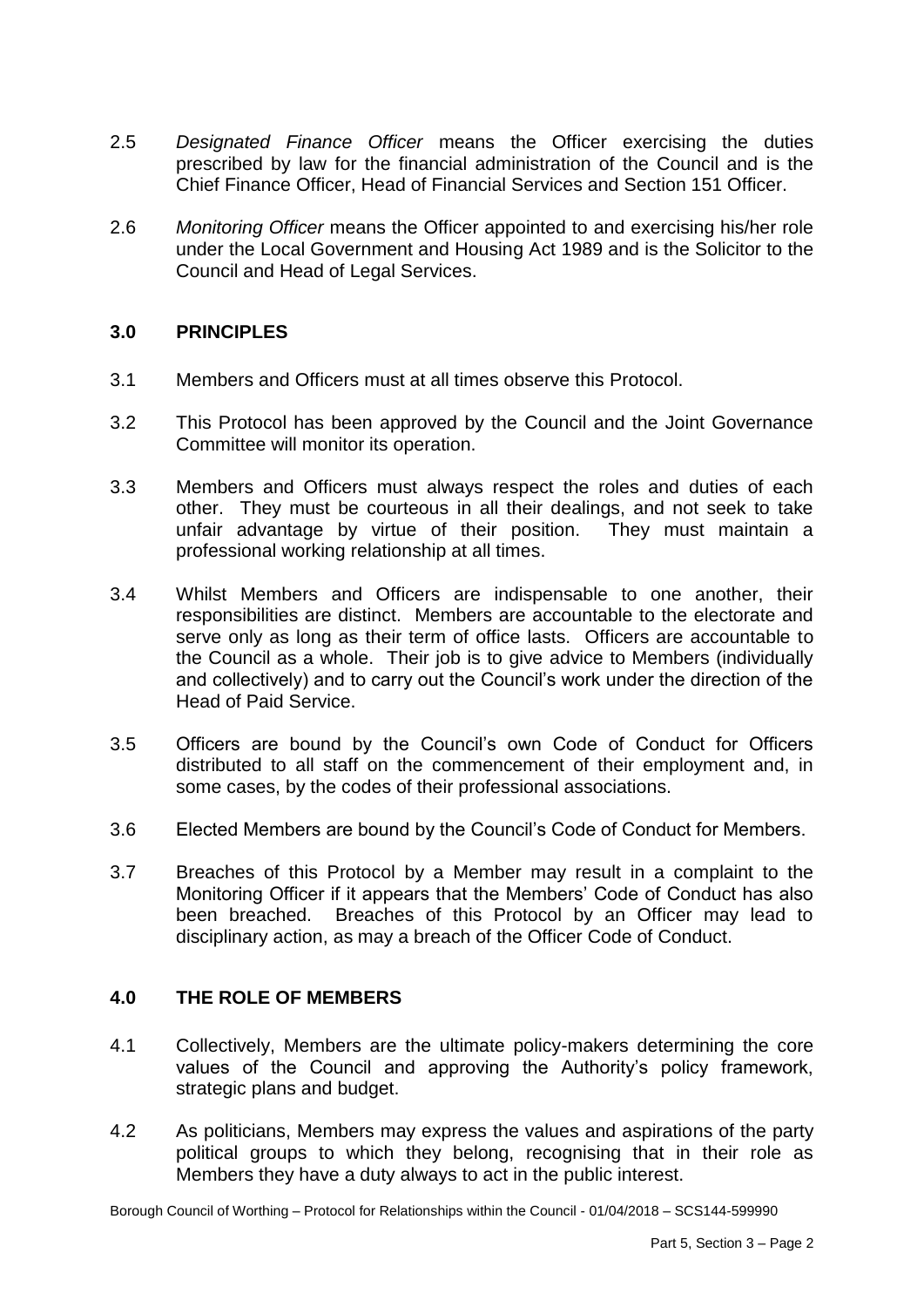- 4.3 Members are not authorised to instruct Officers other than:
	- through the formal decision-making process;
	- to request the provision of consumable resources provided by the Council for Members' use;
	- where staff have been specifically allocated to give support to a Member or group of Members.
- 4.4 Members may not initiate or certify financial transactions, or enter into a contract in writing or orally on behalf of the Council, or direct any Officer to do the name of any Member without having first checked the position with an appropriate Officer from Legal Services. Members should not give any assurances to any person outside the Council or make any public statement which may be interpreted as making a formal commitment on any matter where a formal decision has yet to be made. so. Letters which may commit the Council to any action should not be sent in
- 4.5 No Member should meet with a developer or contractor concerning negotiations for the disposal of land or the terms of a contract outside the formal meeting processes of the Council unless a Council Officer is present and a note is made of the content of the discussion at the meeting. Such meetings might occasionally take place on an initial exploratory basis, but should not continue beyond that. Officers should then pursue any negotiations arising. The Chief Officer would keep the Member(s) informed and report formally to Member meetings where appropriate for information or decision.
- likely to amount to maladministration. Members have an obligation to take into account, when reaching decisions, any advice provided by the 4.6 Members must not take actions which are unlawful, financially improper or Monitoring Officer or the designated Finance Officer.
- 4.7 Members' roles on the employment of staff are limited to:
	- the appointment of specified senior posts as set out in the Officer Employment Procedure Rules;
	- determining Human Resources policies and conditions of employment; and
	- $\bullet$  hearing and determining specific appeals as set out in the Officer Employment Procedure Rules.
- 4.8 Members must respect the impartiality of Officers and do nothing to compromise it, e.g. by insisting that an Officer change his/her professional advice.
- 4.9 to know of the matter are informed, particularly on issues of joint An Executive Member wanting to make a decision about a matter in his or her portfolio should ensure that other Members and Senior Officers who need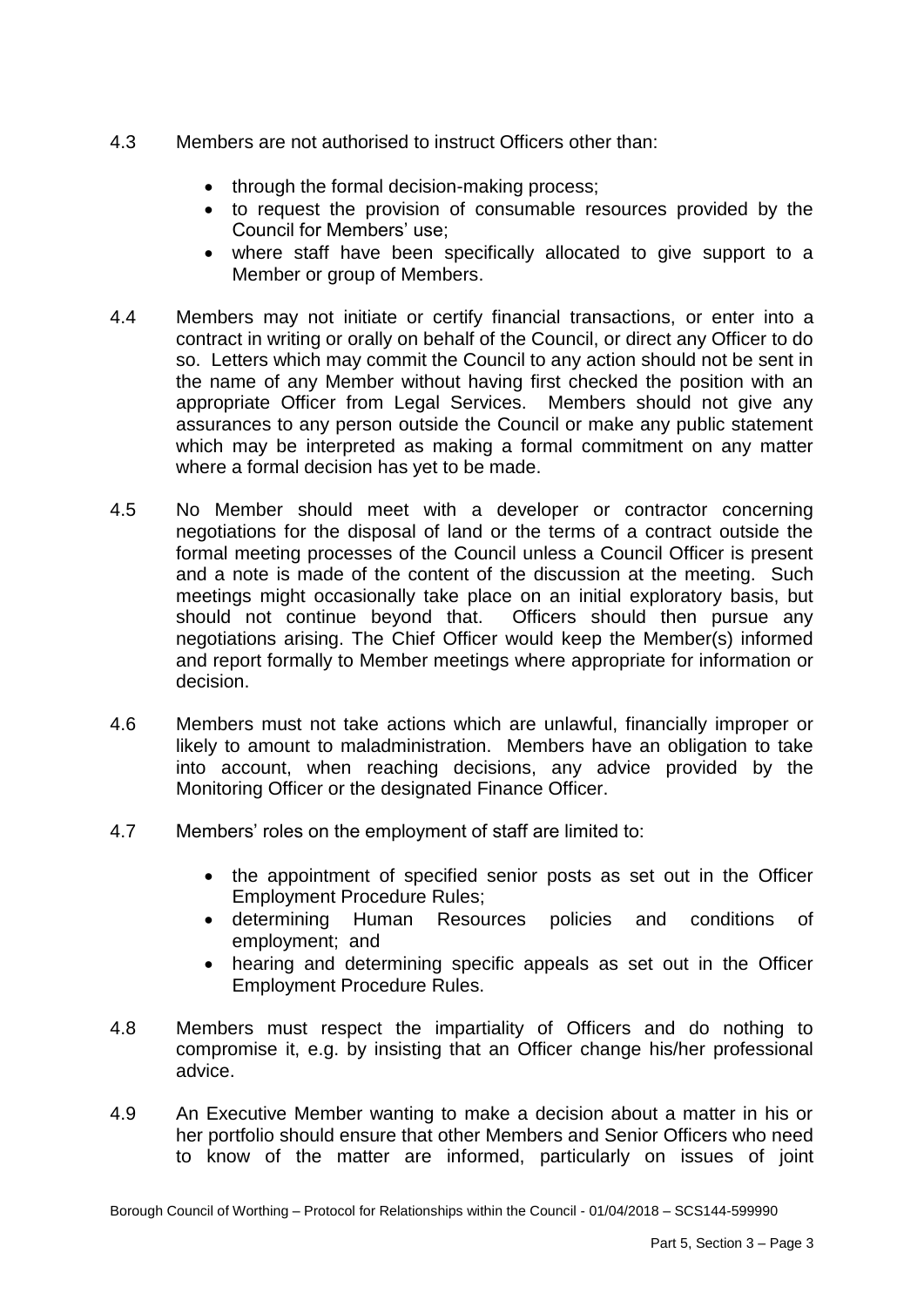responsibility or mutual interest, and in appropriate cases to brief the whole Executive.

## **5.0 THE ROLE OF OFFICERS**

- 5.1 Officers are responsible for giving advice to Members to enable them to fulfil their roles. In doing so, Officers will take into account all available relevant factors.
- 5.2 Under the direction and control of the Council (including, as appropriate, the Executive, Committees and Sub-Committees), Officers manage and provide the Council's services within the framework of responsibilities delegated to them. This includes the effective management of employees and operational issues.
- 5.3 Officers have a duty to implement decisions of the Council, the Executive, Committees and Sub-Committees which are lawful, and which have been properly approved in accordance with the requirements of the law and the Council's Constitution, and duly recorded.
- 5.4 Officers have a contractual and legal duty to be impartial. They must not allow their professional judgement and advice to be influenced by their own personal views.
- 5.5 Officers must assist and advise all parts of the Council. They must always act to the best of their abilities in the best interests of the Authority as expressed in the Council's formal decisions.
- 5.6 Officers must be alert to issues which are, or are likely to be, contentious or politically sensitive, and be aware of the implications for Members, the media or other sections of the public.
- 5.7 Officers have the right not to support Members in any role other than that of Member, and not to engage in actions incompatible with this Protocol. In particular, there is a statutory limitation on Officers' involvement in political activities applying to certain Officers holding politically restricted posts.
- 5.8 Senior Officers shall agree mutually convenient times for regular contact with Executive Members and Shadow Executive Members.

### **6.0 THE RELATIONSHIP BETWEEN MEMBERS AND OFFICERS**

- 61 The conduct of Members and Officers should be such as to inspire mutual confidence and trust.
- 6.2 The key elements are a recognition of, and a respect for, each other's roles and responsibilities. These should be reflected in the behaviour and attitude of each to the other, both publicly and privately.

Borough Council of Worthing – Protocol for Relationships within the Council - 01/04/2018 – SCS144-599990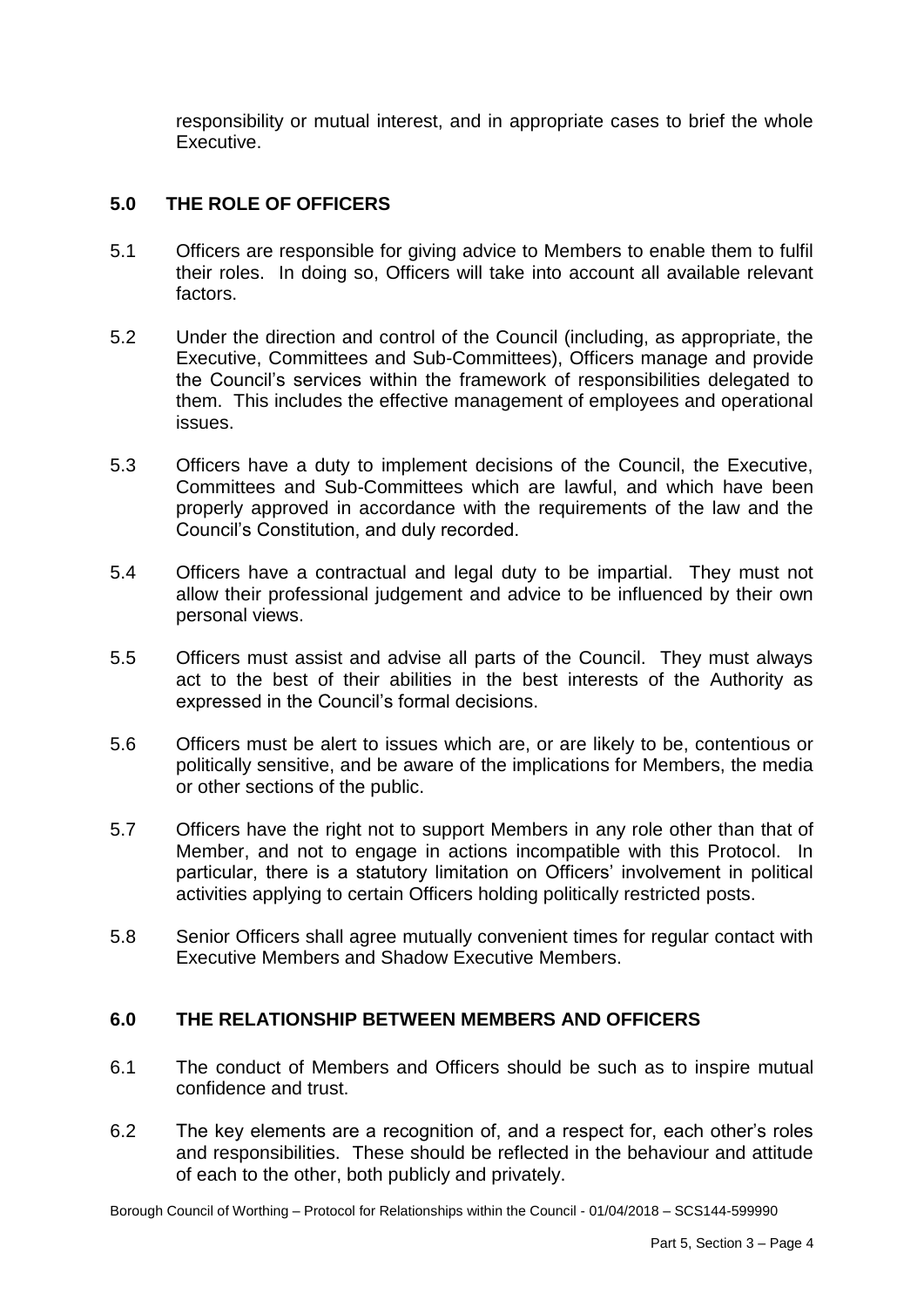- 6.3 There must be no bullying and/or intimidating behaviour between Members and Officers.
- 6.4 Informal and collaborative two-way contact between Members and Officers is encouraged. But personal familiarity can damage the relationship, as might a family or business connection.
- $6.5^{\circ}$  Member with an Officer, a Member with a Member, or an Officer with another Officer, shall inform their Head of Service of any such relationship since it 6.5 Any Members and Officers who form a close personal relationship, either a might be seen as unduly influencing their work in their respective roles.
- 6.6 may or does affect their work and/or the reputation of the Council, they should bring this to the attention of their Head of Service and Monitoring If a Member or Officer becomes aware of an inappropriate relationship that Officer.
- 6.7 always be open about their relationships to avoid any reason for suspicion been disclosed, those concerned should avoid a situation where conflict could be perceived. Specifically, a Member should not sit on a body or participate in any decision which directly affects the Officer on a personal It is not enough to avoid actual impropriety. Members and Officers should and any appearance of improper conduct. Where a personal relationship has basis.
- 6.8 Officers work to the instructions of their Senior Officers, not individual Members. It follows that, whilst such Officers will always seek to assist a Member, they must not be asked to exceed the bounds of authority they have been given by their managers. Except when the purpose of an enquiry is purely to seek factual information, Members should direct their requests and concerns to a Senior Officer, or an Officer that the Senior Officer has confirmed beforehand may be approached directly. Chief Officers shall ensure that Members are adequately informed of such arrangements.
- 6.9 Officers will do their best to give timely responses to Members' enquiries. However, Officers should not have unreasonable requests placed on them. Their work priorities are set and managed by Senior Managers. Members may discuss and give their views upon work priorities with Senior Officers.
- 6.10 Members will endeavour to give timely responses to enquiries from Officers.
- 6 11 him/herself or another individual employee. This does not prevent an Officer raising on a personal basis, and in his/her own time, a matter with his/her An Officer shall not discuss with a Member personal matters concerning Ward Member.
- 6.12 Members and Officers should respect each other's free (i.e. non-Council) time.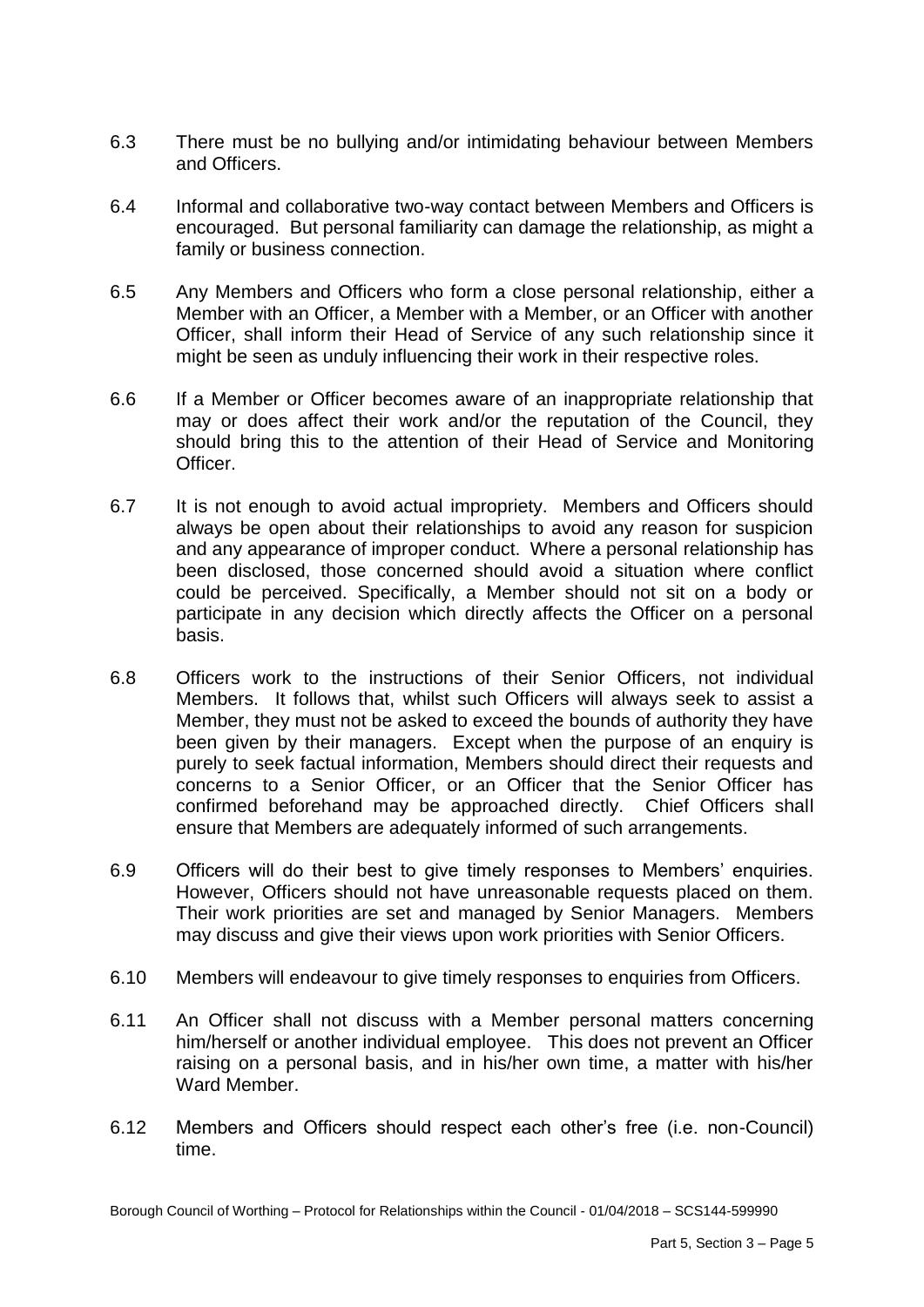6.13 Members and Officers must comply with and promote the Council's policies on equality and diversity.

## **7.0 PARTY GROUPS AND OFFICERS**

- 7.1 Officers' support will not extend beyond providing factual information or professional advice in relation to matters of Council business. Officers must not be involved in advising on matters of party business, and therefore should not be expected to be present at meetings or parts of meetings when such matters are to be discussed.
- $7.2$ Executive that may consist only of members of one political party, are not empowered to make decisions on behalf of the Council, and conclusions Party group meetings, as opposed to meetings of a body such as the reached at such meetings have no status as formal Council decisions.
- $7.3$  and even-handed manner. In particular, if a briefing is offered to one party then it should be offered to all party groups. In their dealings with party groups, Officers must treat each group in a fair
- 7.4 Members must not do anything which compromises or is likely to compromise Officers' impartiality.
- 7.5 At party group meetings where some of those present are not Members of the Council, care must be taken not to divulge confidential information relating to Council business. Persons who are not Members are not bound by the Members' Code of Conduct. They do not have the same rights to Council information as Members.

### **8.0 MEMBERS' ACCESS TO DOCUMENTS AND INFORMATION**

- 8.1 This part of the Protocol should be read in conjunction with the Access to Information Procedure Rules in Part 4 of the Council's Constitution.
- 8.2 Members may request Senior Officers to provide them with such information, explanation and advice as they may reasonably need to assist them to discharge their roles as Members. This may range from general information about some aspect of the Council's services to specific information on behalf of a constituent. Where information is requested on behalf of a third party, it will only be provided if:
	- it is in the public domain, and
	- it is not barred from being given, by any legislative restriction, including the Data Protection Act.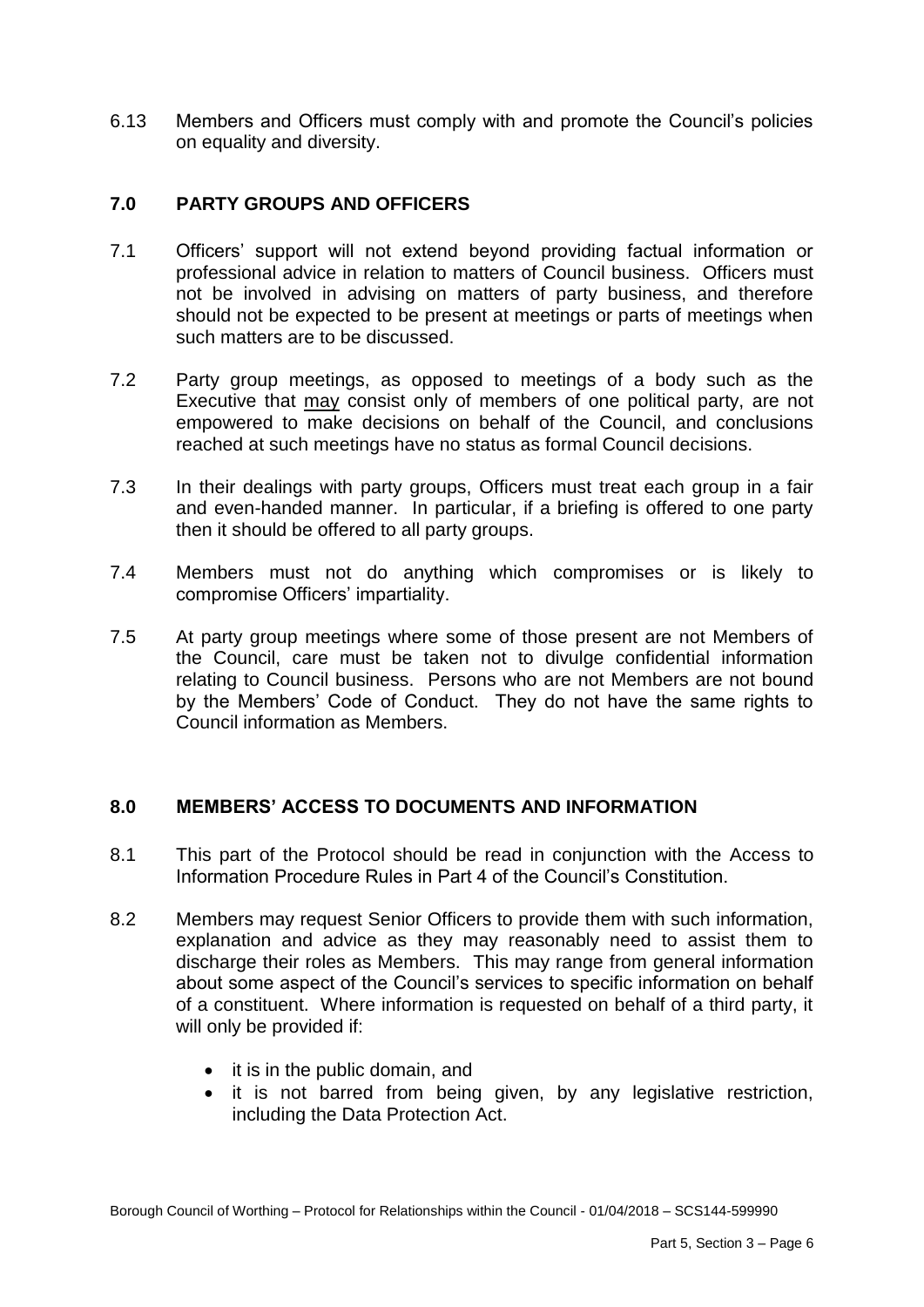- 8.3 8.3 A Member should obtain advice from the Monitoring Officer in circumstances where he/she wishes to have access to documents or information:
	- where to do so is likely to be in breach of the Data Protection Act, or
	- Where the subject matter is one in which he/she has a personal or disclosable pecuniary interest as defined in the Members' Code of Conduct.
- 8.4 Information given to a Member must only be used for the purpose for which it was requested.
- 8.5 Members and Officers must not disclose information given to them in confidence without the consent of a person authorised to give it, or unless required by law to do so.
- $8.6$ When requested to do so, Officers will keep confidential from other Members advice requested by a Member.
- 8.7 Members and Officers must not prevent another person from gaining access to information to which that person is entitled by law.

## **9.0 INTERPRETATION, COMPLAINTS AND ALLEGATIONS OF BREACHES**

- 9.1 This part of the Protocol should be read in conjunction with the Council's Antifraud, Corruption and Whistleblowing Policy Statement and Code of Conduct.
- 9.2 Members or Officers with questions about the implementation or interpretation or any part of this Protocol should seek the guidance of the Monitoring Officer or in his/her absence the Chief Executive.
- 9.3 A Member who is unhappy about the actions taken by, or conduct of, an Officer should:
	- avoid personal attacks on, or abuse of, the Officer at all times;
	- ensure that any criticism is well founded and constructive;
	- never make a criticism in public; and
	- take up the concern with the Officer's Director.
- 9.4 A serious breach of this Protocol by an Officer may lead to an investigation and action under the Council's disciplinary procedure.
- $9.5$  with this Protocol should raise his/her concern with the Monitoring Officer. He/she will consider how the complaint or allegations should be dealt with and take such action as he/she considers appropriate. At a minor level, this may be to raise the matter confidentially with the Member and/or the Leader of the relevant party group, giving information to the Officer concerned as to the action taken. More serious complaints may be dealt with in accordance with An Officer who believes a Member may have acted other than in accordance